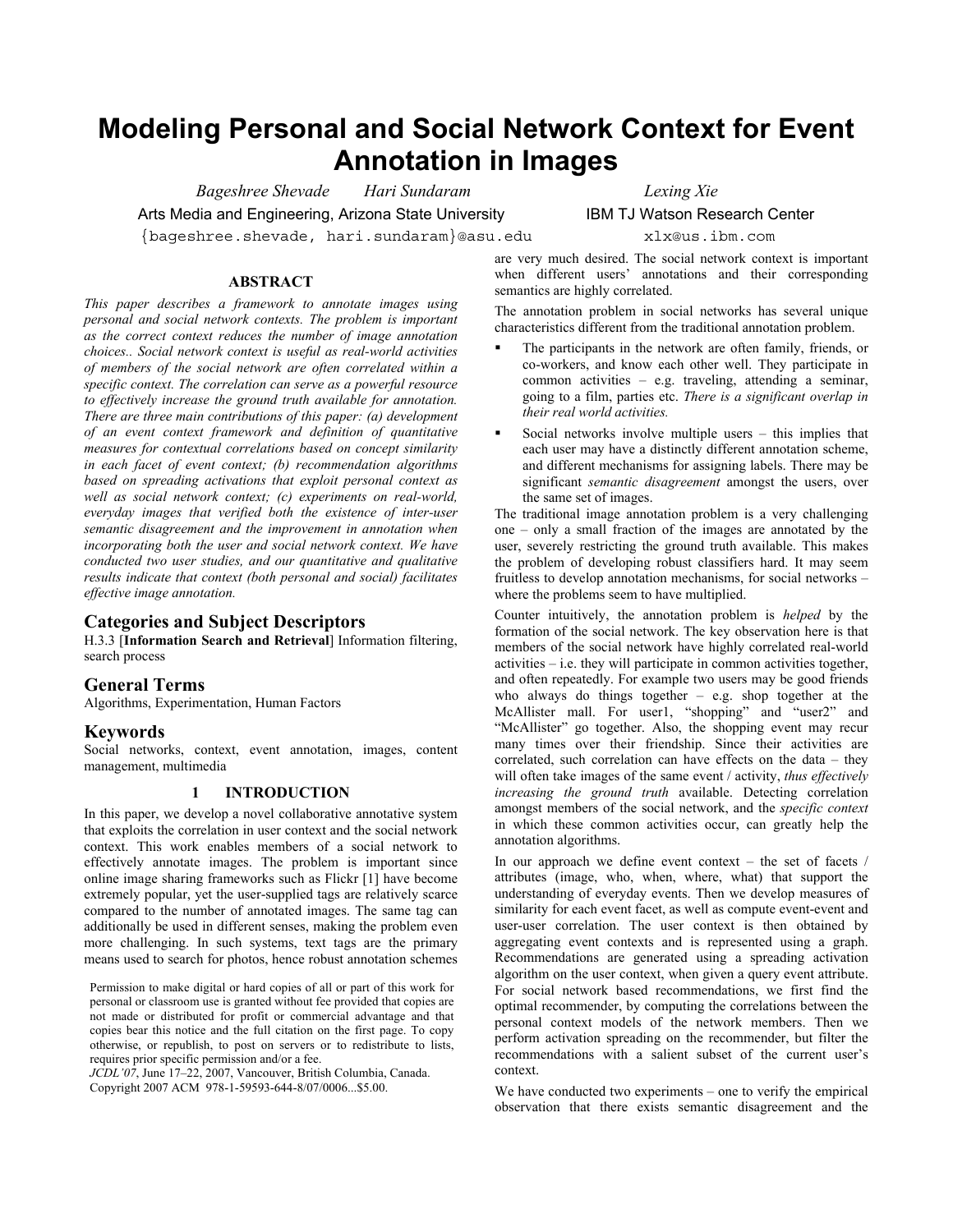second on our proposed personal and social context based annotation system. Our first user experiment on real-world personal images indicates that semantic diversity is greater on everyday personal photos when compared to the Corel dataset.. The second experiments indicate that context (both personal and social) can significantly help event annotation when compared to baseline recommendation systems.

In the next section we review related work in this area. In section 3 we present the event context framework. In section 4, we present our recommendation algorithms that use personal and social context. We discuss two experiments in section 5 and section 6, the former presents the experimental evidence for interuser disagreement, and the latter shows the improvement in annotation when the user and social network context are incorporated.

## **2 RELATED WORK**

There has been recent interest in '*folksonomy*' [8,15,17]. It has been noted that a large number of ordinary untrained folk are tagging media as part of their everyday encounters with the web (http://del.icio.us), or with media collections (http://www.flickr.com). The attraction of folksonomy lies in the idea that collective tagging can significantly reduce the time to determine media that are semantically relevant to the users, for example as part of a search. Our research for image annotation broadly falls under this umbrella – the key issue is that we believe the annotations to be recommended are only interesting / relevant, *provided the context is correct.* 

There has been prior work in using groups for the purposes of image annotation / labeling [2,16]. In the ESP game [2], the authors develop an ingenious online game, in which people play against each other to label the image. In [16] the authors take into account browsing history with respect to an image search for determining the sense associated with the image. Both work aims at recovering one *correct* sense either shared by common knowledge or the user's own history. The context in which the annotation is used / labeled is not taken into account. In [19] the authors explore a collaborative annotation system for mobile devices. There they used appearance based recommendations as well as location context to suggest annotations to mobile users.

In [13], the authors provide label suggestions for identities based on patterns of re-occurrence and co-occurrence of different people in different locations and events. However, they do not make use of user-context, or commonsensical and linguistic relationships and group semantics.

In [4,10], the authors use sophisticated classification techniques for image annotation. However, they do not investigate collaborative annotation within a social network. The image based classifier schemes run into two broad problems: (a) scalability – each tag, requires its own classifier, and (b) the fact that people may use a tag in very different senses makes the classifiers difficult to build.

A key limitation of prior work is that there is an implicit assumption that there is one correct semantic, that needs to be resolved through group interaction / classification. In social networks the assumption of consistent labeling of images (thus implying semantic agreement) over the dataset may not hold over a diverse set of concepts. In prior work [14], we have observed that there is non-negligible disagreement among users, particularly on concepts that are more abstract rather than concrete. For example, people are more likely to disagree on

abstract concepts such as "love", "anger", "anxiety" etc. as compared to everyday concepts such as "pen", "light bulb", "ball" etc.

Secondly, the context in which the annotation is used / labeled is not taken into account. We argue that for effective annotation we need to extend the feature / text based approaches to annotation as they do not exploit *the context in which the annotations have been made.* Users may annotate very similar images (say from the workplace) with very different tags, while they may use the same tags to describe very different activities. Thus, in order to understand these differences, we need to understand the context in which these annotations were used.

We believe that in general, both traditional taxonomies (as implied by traditional image based classifiers) as well as folksonomies are needed in semantic annotation. However, both frameworks will benefit through the incorporation of event context. We next present our event context framework and its relationship to user context.

#### **3 EVENT CONTEXT**

.

An event refers to a real-world occurrence, which is described using attributes such as images, and facets such as who, where, when, what. We refer to these attributes as the event context – *the set of attributes / facets that support the understanding of everyday events*. This event model definition draws upon recent work by Jain and Westermann [18]. While the notion of an event can be abstract in general, in this paper we restrict our discussion of events to being associated with *a single time and place* only.



Figure 1: Context plane graphs for the who, where, when, what and the images facets of a context slice. The nodes in the context plane graph are the annotations and the black edges indicate the co-occurrence of the annotations. Note s(.,.) denote the facet similarity between two words/locations/activity etc. The strong (black) links denote association, i.e., nodes in different planes are connected if they co-occur in one image; the weak (gray) links denote similarity, i.e., edge strength obtained by evaluating the similarity function between two nodes in the same facet.

The notion of "context" has been used in many different ways across applications [6]. Note that set of contextual attributes is always application dependent [7]. For example, in ubiquitous computing applications, location, identity and time are critical aspects of context [6]. In describing everyday events the *who*, *where*, *when*, *what* are among the most useful attributes, just as news reporting 101 would teach "3w -- who when where" as the basic background context elements for reporting any real-world event.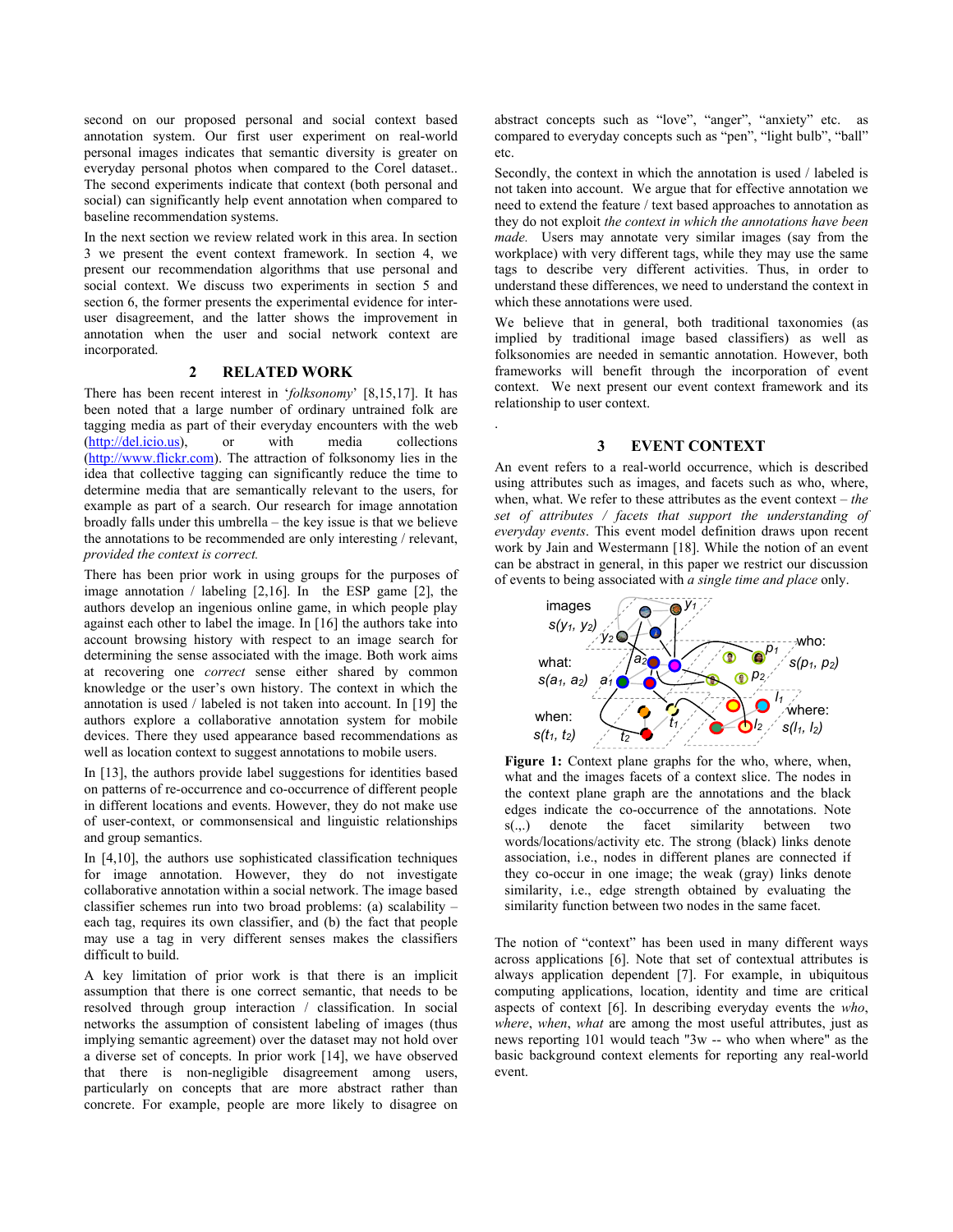#### **3.1 The user context model**

In our approach the user context is derived through aggregation over the contexts of the events in which the user has participated. This can be conceptualized as a graph, where the semantics of the nodes are from each different event facet (who, where, what, when and image), and the value of each node then is the corresponding image feature / text annotation. The edges of the graph encode the co-occurrence relationship as weights. So if "Mary" and "Mall" co-occur twice, then the strength of the edge between the nodes is 2. Figure 1 show the user context.

ConceptNet [11] is used to get contextual neighborhood nodes for the *what facet* nodes that are already present in the graph. This enables us to obtain additional relevant recommendations for the user. For every *what* node in the graph, the system introduces top five most relevant contextual neighborhood concepts obtained from ConceptNet as new nodes in the graph. These nodes are connected to the existing nodes with an edge strength of 1. These nodes now become a part of the context model.

#### **3.2 Concept similarity**

We now discuss the similarity measures for the different event facets. We first derive a new ConceptNet based event similarity measure for a pair of concepts. We then extend this similarity measure to two sets of concepts. Similarity measures over the context facets are then defined using the two above measures.

#### *3.2.1 The ConceptNet based semantic distance*

In this section, we shall determine a procedure to compute semantic distance between any two concepts using ConceptNet – a popular commonsense reasoning toolkit [11].

ConceptNet has several desirable characteristics that distinguish it from the other popular knowledge network – WordNet [12]. First, it expands on pure lexical terms to include higher order compound concepts ("buy food"). Secondly, it greatly expands on three relations found in WordNet, to twenty. The repository represents semantic relations between concepts like *"effect-of"*, *"capableof"*, *"made-of",* etc. Finally, ConceptNet is powerful because it contains practical knowledge – it will make the association that "students are found in a library" whereas WordNet cannot make such associations. Since our research is focused on recommending annotations to images from everyday events, ConceptNet is very useful.

The ConceptNet toolkit [11] allows three basic functions on a concept node [11]:

- GetContext(node) this finds the neighboring relevant concepts using spreading activation around the node. For example – the neighborhood of the concept *"book"* includes *"knowledge"*, *"library"*, *"story"*, *"page"* etc. ConceptNet terms this operation as "contextual neighborhood" of a node.
- GetAnalogousConcepts(node) Two nodes are analogous if they derive incoming edges (note that each edge is a specific relation) from the same set of concepts. For example – analogous concepts for the concept *"people"* are *"human"*, *"person"*, *"man"* etc.
- FindPathsBetweenNodes(node1,node2) Find paths in the semantic network graph between two concepts, for example – path between the concepts *"apple"* and *"tree"* is given as *apple [isA] fruit*, *fruit [oftenNear] tree*.

*Neighbors of Concepts:* Given two concepts *e* and *f*, the system determines all the concepts in the contextual neighborhood of *e*, as well as all the concepts in the contextual neighborhood of *f*. Let us assume that the toolkit returns the sets  $C_e$  and  $C_f$  containing the contextual neighborhood concepts of *e* and *f* respectively. The context-based semantic similarity  $s_c(e,f)$  between concepts *e* and *f* is now defined as follows:

$$
s_c(e,f) = \frac{|C_e \cap C_f|}{|C_e \cup C_f|},
$$
  $\langle 1 \rangle$ 

where  $|C_e \cap C_f|$  is the cardinality of the set consisting of common concepts in  $C_e$  and  $C_f$  and  $|C_e \cup C_f|$  is the cardinality of the set consisting of union of *Ce* and *Cf.*

*Analogous Concepts:* Given concepts *e* and *f* the system determines all the analogous concepts of concept *e* as well as concept *f*. Let us assume that the returned sets  $A_e$  and  $A_f$  contain the analogous concepts for *e* and *f* respectively. The semantic similarity  $s_a(e,f)$  between concepts *e* and *f* based on analogous concepts is then defined as follows:

$$
s_a(e,f) = \frac{|A_e \cap A_f|}{|A_e \cup A_f|},\tag{2}
$$

where  $|A_e \cap A_f|$  is the cardinality of the set consisting of common concepts in  $A_e$  and  $A_f$  and  $|A_e \cup A_f|$  is the cardinality of the set consisting of union of *Ae* and *Af*.

*Number of paths between two concepts:* Given concepts *e* and *f*, the system determines the path between them. The system extracts the total number of paths between the two concepts as well as the number of hops in each path. The path-based semantic similarity  $s_p(e,f)$  between concepts *e* and *f* is then given as follows:

$$
s_p(e, f) = \frac{1}{N} \sum_{i=1}^{N} \frac{1}{h_i},
$$
  $\langle 3 \rangle$ 

where N is the total number of paths between concepts *e* and *f* in the semantic network graph of ConceptNet and  $h_i$  is the number of hops in path *i*.

The final semantic similarity between concepts *e* and *f* is then computed as the weighted sum of the above measures. We use equal weight on each of the above measures (in the absence of a strong reason to support otherwise), and write the concept similarity *CS* the as follows:

$$
CS(e,f) = w_c s_c(e,f) + w_a s_a(e,f) + w_p s_p(e,f), \qquad \qquad \Longleftrightarrow
$$

where  $w_c = w_a = w_p = 1/3$ .

In the next subsections, we use ConceptNet distances to compute distances in the *where* and *what* facets of the user and event context, since these two facets are described with a free-form natural vocabulary on which ConceptNet similarities are meaningful, while other facets such as *who* and *when* use quantitatively distances on time, or intersection on proper nouns.

*3.2.2 Similarity between two sets of concepts* 

An event usually contains a number of concepts in a facet; therefore we also need a similarity measure between sets of concepts based on that between two individual concepts. We define the set similarity between two sets of concepts A and B, where A:  $\{a_1, a_2, \ldots\}$  and B:  $\{b_1, b_2, \ldots\}$ , given a similarity measure  $m(a,b)$  on any two set elements  $a$  and  $b$  in the following manner.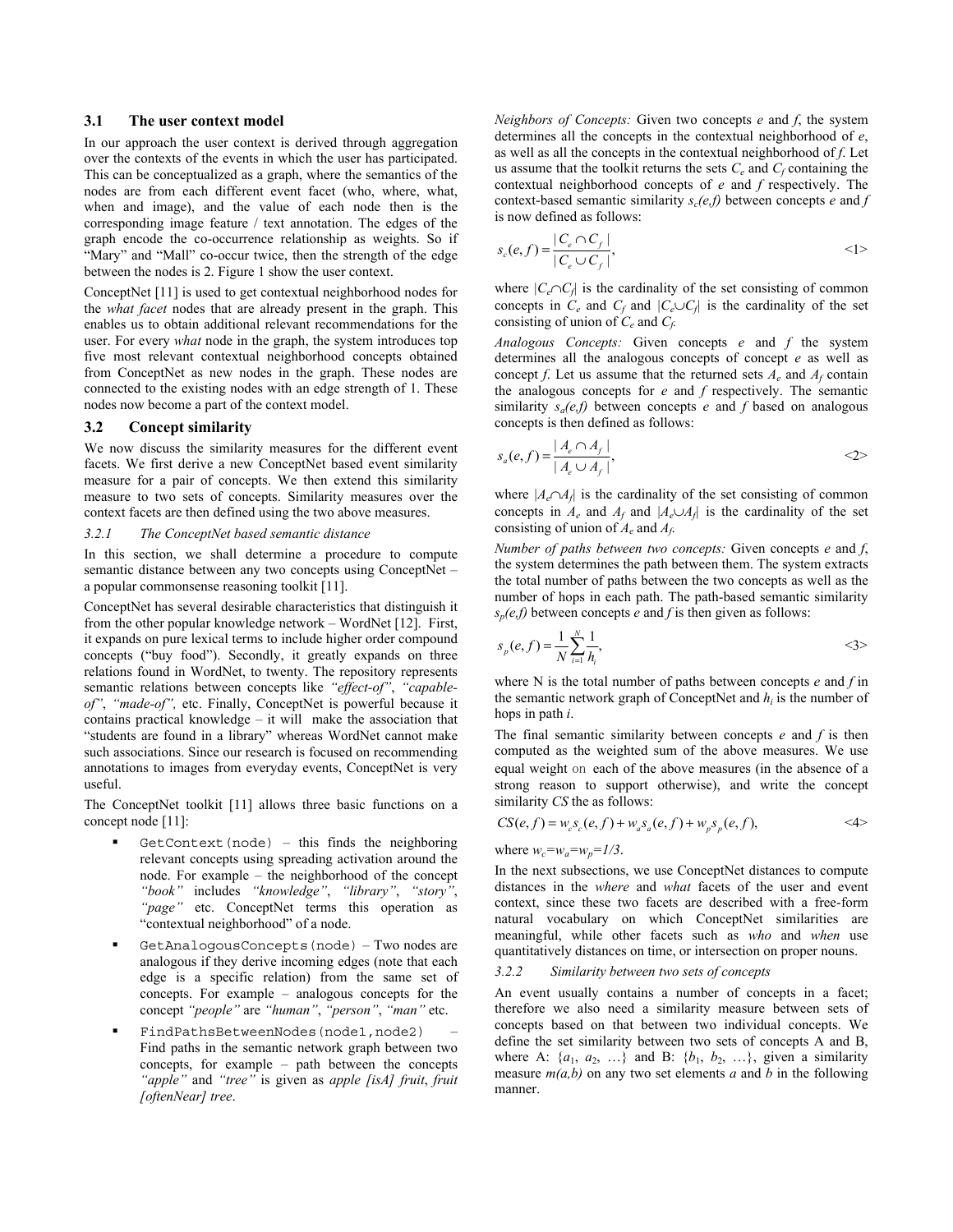$$
S_H(A, B \mid m) = \frac{1}{|A|} \sum_{k=1}^{|A|} \max_i \{m(a_k, b_i)\},
$$
  $\langle 5 \rangle$ 

This is the average of the maximum similarity of the concepts in set A with respect to the concepts in set B, where |A| is the cardinality of set A. The equation indicates that the similarity of set A with respect to set B is computed by first finding the most similar element in set B, for *each* element in set A, and then averaging the similarity scores with the cardinality of set A.  $S_H$  is a variant of the familiar Hausdorff point set distance measure used to compare sets of image features [9] from which we adapt for measuring similarity. We average the similarity instead of using the min operator as used in the original Hausdorff distance metric, since averaging is less sensitive to outliers. Like the original Hausdorff distance metric, this similarity measure is asymmetric with respect to the sets:  $S_H(A, B|s) \neq S_H(B, A|s)$ .

#### *3.2.3 Similarity across event attributes*

We now briefly summarize the similarity measures used for each attribute of an event. This is useful in determining if one event is similar to another, as well as user to user similarity. Let us assume that we have two events  $e_1$  and  $e_2$ . Note that measures are asymmetric and *conditioned on event e2.* 

**what**: The similarity in the *what* facet is given as:

$$
s(A_1, A_2) = S_H(A_1, A_2 \mid CS), \tag{6}
$$

where  $A_1$  and  $A_2$  refer to the sets of concepts for the *what* facets of events  $e_1$  and  $e_2$  respectively.

**who**: The similarity  $s(P_1, P_2)$  for the *who* facet is defined as:

$$
s(P_1, P_2) = \frac{|P_1 \cap P_2|}{|P_2|},
$$
  $\langle 7 \rangle$ 

where  $p_1$  and  $p_2$  are the set of annotations in the *who* facet of events  $e_1$  and  $e_2$ .

where: The similarity  $s(l_1, l_2)$  for the *where* facet is given as:

$$
s(L_1, L_2) = \frac{1}{2} \left( \frac{|L_1 \cap L_2|}{|L_2|} + S_H(L_1, L_2 | CS) \right),
$$
  $\langle 8 \rangle$ 

Where  $L_1$  and  $L_2$  refer to the sets of concepts for the "location" facets of events  $e_1$  and  $e_2$  respectively The equation states that the total similarity between  $L_1$  and  $L_2$  is the average of the exact location intersection with the modified Hausdorff similarity.

**when**: The similarity  $s(t_1, t_2)$  for the *when* facet is given as:

$$
s(t_1, t_2) = 1 - |t_1 - t_2| / T_{\text{max}},
$$

where  $t_1$  and  $t_2$  are the event times, and  $T_{max}$  is a normalizing constant.

 **Image:** In our work, the feature vector for images comprises of color, texture and edge histograms. The color histogram comprises of 166 bins in the HSV space [3]. The edge histogram consists of 71 bins and the texture histogram consists of 3 bins. We then concatenate these three histograms with an equal weight to get the final composite feature vector. We then use the Euclidean distance between the feature histograms as the low-level distance between two images.

The event similarity measure (ES) between two events can then be defined as a weighted sum of the similarity measures across each event attribute.

$$
ES(e_1, e_2) = \sum_{i=1}^{5} \omega_i s(e_1, e_2; i)
$$
  $\langle 10 \rangle$ 

Where,  $s_i$  is the similarity measure of each attribute described in the preceding paragraph and  $\omega_i$  is the weight of each similarity measure. The similarity measure  $\delta(U_1, U_2)$  between two users U<sub>1</sub> and  $U_2$  is just the Hausdorff event similarity with the ES similarity measure ES:

$$
\delta(U_1, U_2) = S_H(E_1, E_2 | ES).
$$
  $\langle 1 \rangle$ 

In this section we discussed how to measure similarity between any two events, overall similarity between any two users. We next discuss how these measures can be used for generating annotation recommendations.

#### **4 GENERATING RECOMMENDATIONS**

In this section we present our algorithms to generate recommendations. We use image attributes as the example query attribute in the discussion throughout this section, while this is easily generalized to an arbitrary event facet. We investigate two types of recommendations – based on a single user context, and based on a social network.

#### **4.1 Single User Context**

We first show how to derive recommendations for each user, given an image, from her context (ref Section 3.1). The single user context is important, as the user is most correlated to herself, than over any member of her social network. The user context essentially aggregates knowledge about the user, by using the past annotations made by the user (thus deriving user-related concepts, and important concept-concept co-occurrences for this user).

- *Initialization:* Given an image seed (query), we first determine the *k* closest images in the image facet to the seed based on image similarity. The query is assigned a unit weight and initially the weights of the neighboring images are set to zero. We then assign the weight to each *edge* connecting its *k* neighbors to be proportional to the similarity between the query and its neighbor. Each image in the user context that has already been annotated contains words corresponding to each facet. The initial weight of the concepts in all the facets is set to zero. The edge weight between any node in any facet (e.g. what) and its neighbors is set proportional to the similarity between the nodes. The edge weight *between* facets is set to unit weight (i.e. image connected to a specific word).
- *Weight propagation:* Given a weight at a particular node, the weight propagated to its neighbors is the product of the node weight, with the edge weight between the nodes.
- *Termination:* The spreading is done recursively, for *p* times. At this time, all the activated nodes are analyzed, and only those nodes whose aggregate weight is above a threshold are retained for recommendations. In our implementation  $p = 3$  and the weight threshold is determined experimentally.

We use activation spreading since this is one of the preferred models for modeling memory and semantic processing [5]. At this point, we have recommendations for each event facet using the user context, assuming that at least one seed image activated each facet.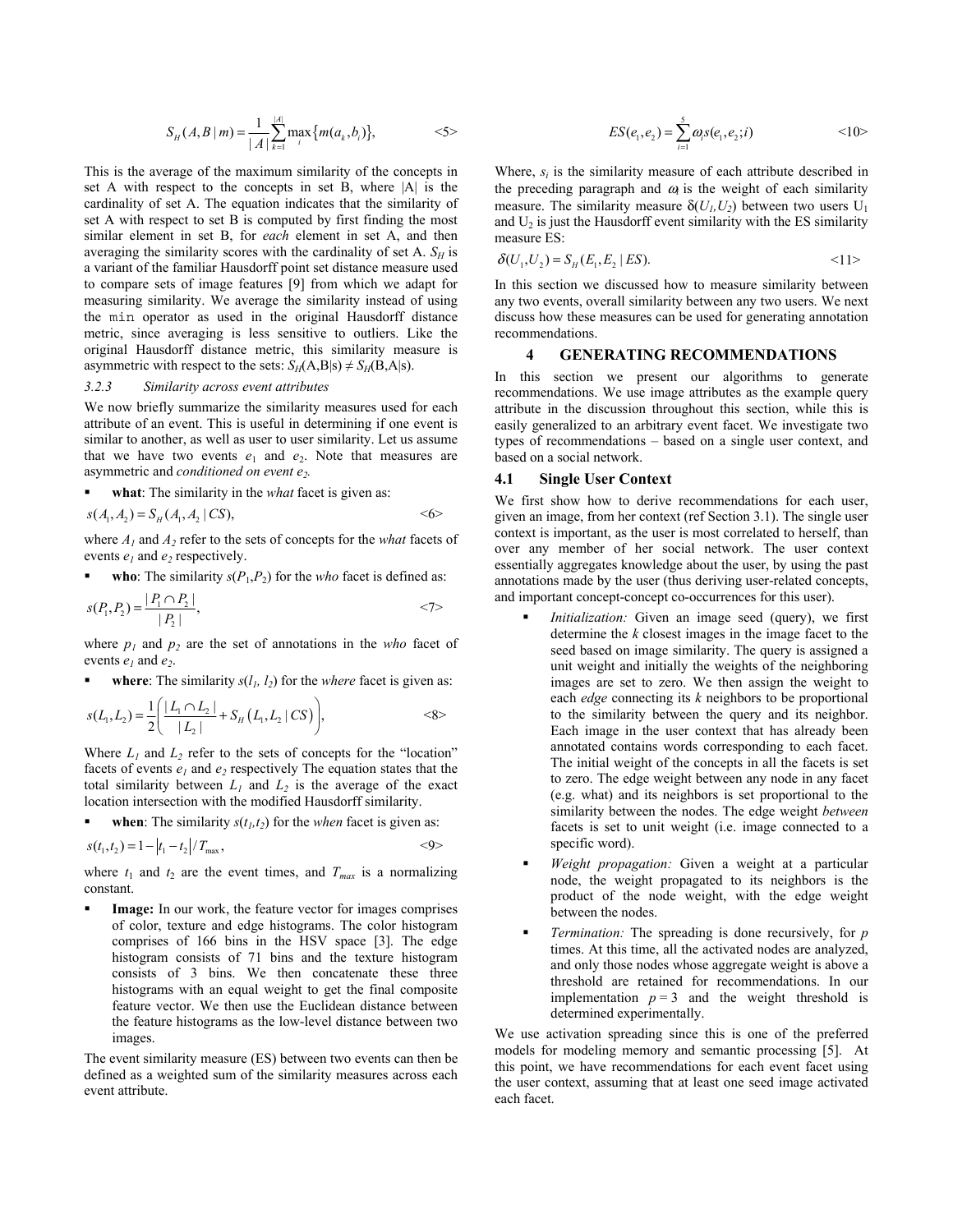# **4.2 Social Network based recommendations**

Why should social networks be useful in image annotation? We conjecture that if users tend to agree with each other in real-world conversations (as opposed to in image annotations), and share the same activity context (i.e. they behave similarly under similar circumstances), then they are likely to use similar annotations to describe similar events. Hence, contextual correlation is useful is determining the recommender(s) for a given user as she annotates her media.

Recommendations from a social network are obtained in two steps: determining an optimal recommender, followed by context filtering using the current user's activity context. Let us assume that the user is trying to annotate an image *e* from an event with the *who*, *where*, *when* and *what* fields. Let us also assume that the database consists of the initial context model for each user in the social network. We proceed as follows:

- 1. Use eq. <11> to find the *optimal recommender, i.e., the one member of the network with whom the current user has the highest contextual correlation*.
- 2. Query the optimal recommender's user context with the to be annotated image *e.*
- 3. Perform activation spreading using image e as a query, and determine recommendations per facet as in section 4.1. Let us denote this set of per facet recommendations as Ro.
- Filter  $R_0$  using the *who* and *what* facet of the current users context as follows: (3a) Use the *who* facet in  $R_0$ , as the seed to the activation spreading. Then perform activation spreading as in section 4.1. Let us denote this set as  $R_f$ . (3b) Examine the *what* facet in R<sub>f</sub>, and compute the ConceptNet similarity with the *what* facets in R<sub>o</sub>. All the recommendations that exceed a threshold ε are presented to the user.

We use the *who* facet to start the filtering process, since people tend to name each other more consistently than, say, the *where*  facet – people might annotate the place where they live as "home", or "apartment" etc. Therefore the *who* facet is good indicator or activity correlation. If the *who* facet recommendations in  $R_0$  are not present in the current user's context model,  $R_f$  will be empty. This intuition lies in the observation that that people who share activity contexts will also *both* know other people who participate in same contexts. Here we use one optimal recommender for simplicity, while the framework can easily be extended to account for multiple recommenders.

#### **4.3 Updating User Context**

After the user has annotated an image with the *who*, *where*, *when* and *what* fields, the system updates the context model for the current user by adding the corresponding new nodes. The system also updates the contextual correlation measures between the current user and the rest of the users in the network. Thus, as the users annotate more number of images, the recommendations will more accurately reflect the group dynamics.

In the two sections that follow, we present two sets of experiments that (1) attempt to quantify the degree of agreement amongst members of a media sharing social network over a common set of photographs, (2) evaluate the performance of context-based recommendations by measuring their utility and quality with respect to a frequency-based baseline model.

# **5 DO PEOPLE AGREE?**



**Figure 2:** Example images from (a) personal image collection and (b) Corel dataset.

We conduct some preliminary experiments to understand how users in a group agree with each other as well as with the group as a whole. In this section, we shall use social network and group interchangeably. We asked a group of six graduate students to annotate (provide labels for) a set of 100 images. The students are part of *a social network* and know each other well from their shared academic environment and common daily activities. We use *a control group* of six professionals who do not form a social network. Both groups annotate the images independently and are not shown annotations of other users. The system also does not provide any kind of recommendations except the user's own frequency based annotations (as is common in web-browsers) to aid the process of annotation.

The images consisted of 60 photographs from a collection of shared events that were attended by members of the group as well as 40 images from the Corel dataset. This was done to understand the differences in agreement on a well-defined class of labels such as that belonging to the Corel dataset as well as a personal image collection. The shared events consisted of everyday events like birthday, farewell, get-together etc. Example user annotations for these set of images were "party", "fun", "cake", "dinner", "celebration" etc. The Corel dataset had images that were classified as agriculture, plants, desert etc. Example user annotations for these images included concepts like "irrigation", "harvest", "crop", "dry", "sand" etc. Figure 2 shows example images from the Corel dataset and from the personal image collection.

We measure how individual members agreed with the rest of the members of the social network as a whole. We compute several agreement measures for the members  $-$  (a) agreement measure of each user with the social network on a per image basis, (b) average agreement measure of all users per image, and (c) pair wise agreement measures among users per image.

#### **5.1 Agreement of a user with group**

We now present a measure for quantifying how individual members agreed with the rest of the members of the social network as a whole. Let us assume that the user Jane has annotated image *i* with annotations  $a_1...a_m$ . Let us also assume that *the other members of the group* have annotated the image *i* with annotations  $g_1...g_n$ . Then the group agreement measure of user agreement of  $U_1$  with the rest of the social network on image  $i$ ,  $\gamma(U_l,i)$  is then given as:

$$
\gamma(U_1, i) = S_H(A_1, G_1 | CS), \qquad \qquad \le 12>
$$

Where  $S_H$  is the Hausdorff similarity measure (ref. Section 3.2.2), using the ConceptNet (CS) similarity measure between the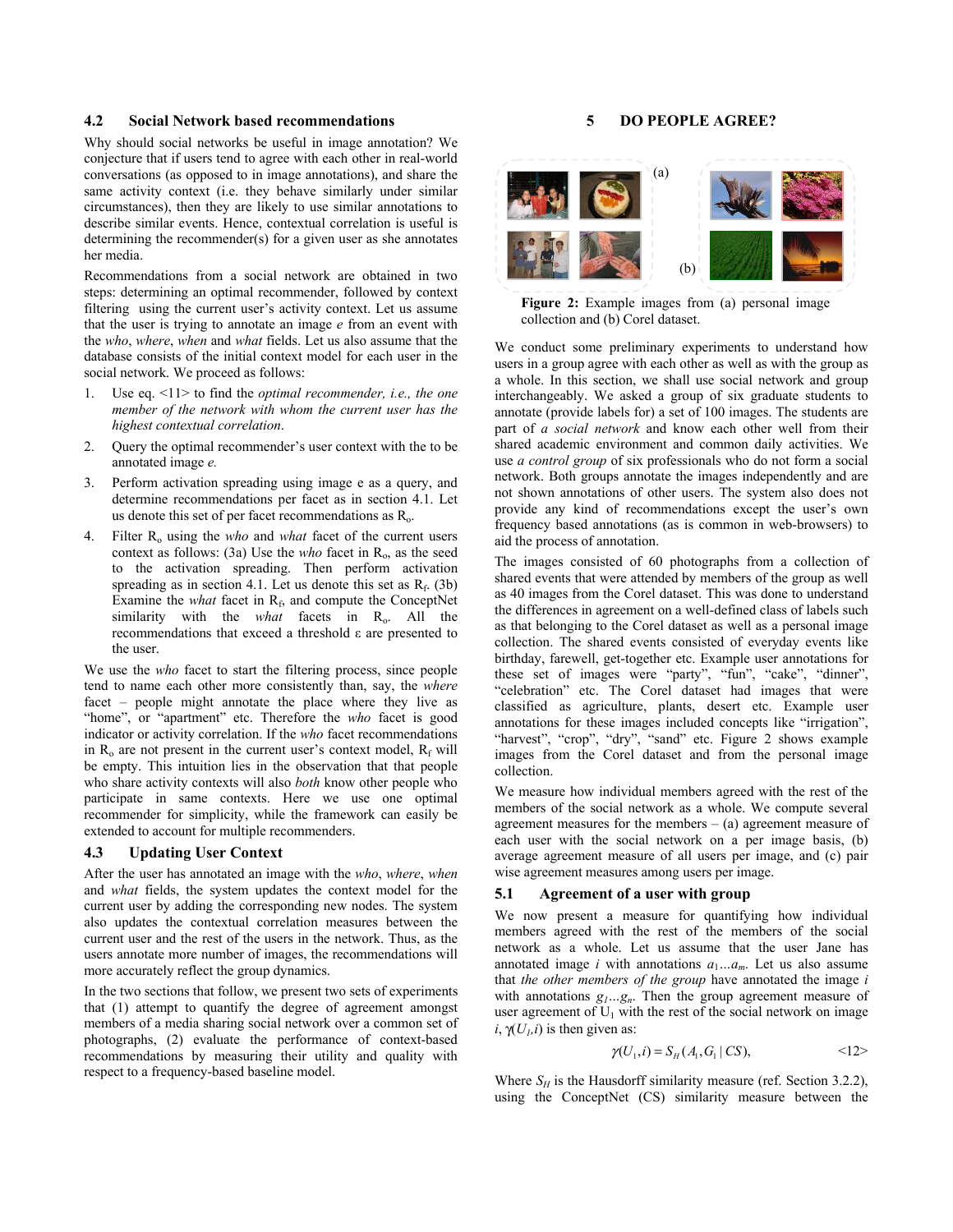annotations. The agreement measure in equation <12> depends on the semantic similarity between the user's annotations as well as the annotations of the rest of the group. It also depends on the set size of the annotations. This is intuitive since the agreement of the user with the group should increase if she uses enough number of same or similar concepts as the rest of the group. A value of 0 indicates disagreement whereas a value of 1 indicates full agreement.



the six users with the group, per image.

Figure 3 shows the graph of agreement measures of each of the six users with respect to the group for the set of 100 images. The graph shows two things: (a) the agreement of each user to the rest of the group are image dependent (b) the agreement measures are low over most images.

#### **5.2 Agreement of all users per image**

We now present a measure to compute agreement of all users on a single image. We computed agreement measure on a particular image by taking into account all the annotations of the image as independent of the users who used those annotations for the image. This was done to understand how the group as a whole agreed on a particular media element.

Let us assume that the image *i* has been annotated with annotations  $g_1...g_n$ . These annotations are due to all the members of the group. We then compute the average agreement of all users on the image *i* as:

$$
\gamma(i) = \frac{1}{N} \sum_{k=1}^{N} \sum_{j=1}^{N} CS(g_k, g_j) \frac{(w_k + w_j)}{2},
$$
  
\n
$$
w_j = \frac{f_j}{\sum_{j=1}^{N} f_j},
$$
\n
$$
\tag{13}
$$

where N is the number of all annotations associated with image *i*,  $CS(g_k, g_j)$  is the ConceptNet similarity and  $f_i$  is the frequency of occurrence of annotation  $g_i$  in the set N. This agreement measure essentially is taking a weighted average of each pair-wise distance for all concepts present in both images, and the weights are the fractions that this pair occupies in all annotations. The average agreement on an image depends on the similarity between the annotations of the image as well as the frequency with which they occur. This is intuitive since the agreement on the image should increase with an increase in the number of same or similar annotations. A value of 0 indicates disagreement on an image i.e. all users annotated the media element with semantically dissimilar concepts, while a value of 1 indicates agreement.



**Figure 4:** Average agreement value of all annotations per image. The annotations were obtained from all members of the group. The graph indicates that there is lack of consensus

Figure 4 shows the average agreement values of all users on an image. As the figure suggests, there is a higher disagreement among users on images of shared events that consisted of everyday activities. However, note that not all the images that had high agreement were Corel images. This implies that there is lack of consensus on even simple concepts.

**Table 1:** Mean agreement measure of all users – social network as well as the control group, on the personal and Corel dataset. Note that a larger number indicates a higher agreement score.

| <b>Dataset</b> | <b>Social</b><br><b>Network</b> | <b>Control</b><br>Group | No. of<br>images |
|----------------|---------------------------------|-------------------------|------------------|
| Corel          | 0.276                           | 0.131                   | 40               |
| Personal       | 0.228                           | 0.110                   | 60               |
| A11            | 0.247                           | 0.119                   | 100              |

Table 1 shows the mean agreement measures of all users on the personal and Corel dataset. We can see that the mean agreement scores for a social network is nearly twice that of the control group of strangers on both datasets.

# **5.3 Pair-wise Agreement among users**

We also computed pair wise agreement among users on a per image basis. This was done to gain insight into how users agree with each other or with a subset of the group as compared to the entire group.

Let us assume we want to compute the degree to which Jane agrees with Mary. Let us also assume that Jane has annotated an image *i* with annotations  $B = \{ b_1, b_2...b_m \}$  and Mary has annotated image *i* with annotations  $A = \{a_1, a_2... a_n\}$ . Then agreement of user Jane (U1) to user Mary (U2),  $γ(U<sub>1</sub>, U<sub>2</sub>)$  is given as:

$$
\gamma(U_1, U_2 \mid i) = S_H(B, A \mid CS, i) \tag{14}
$$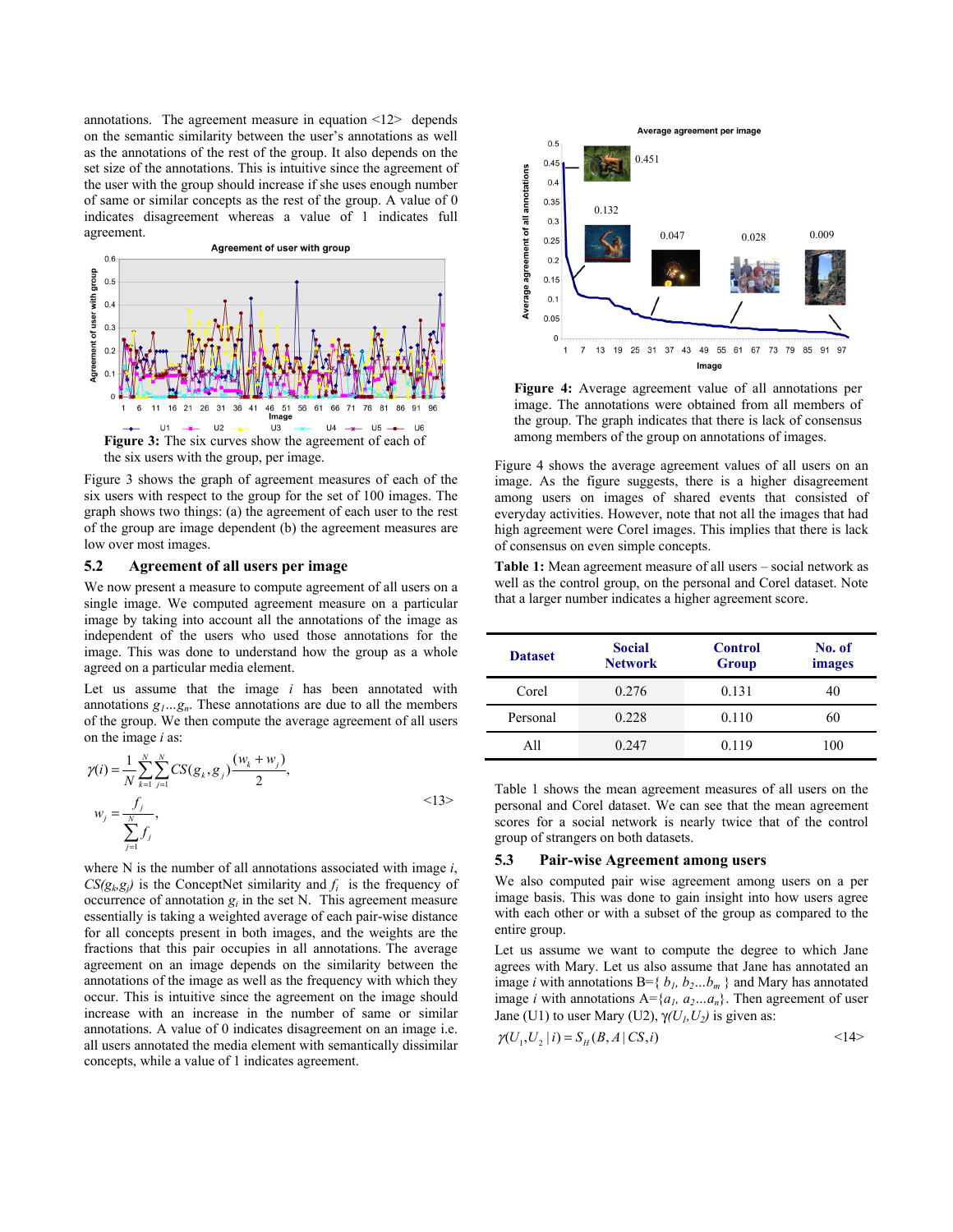

Figure 5: Pair wise agreement of user 1 to user 2 as well as agreement of user 1 with the entire group. The values are sorted in descending order of user-user agreement values.

The agreement measure between a pair of users depends on the ConceptNet similarity between the set of annotations of both users as well as the number of annotations. The agreement measure between two users is asymmetric. Our measure captures the "expressivity" of the user when adding annotations. The measure of agreement of Jane to Mary should increase if Jane uses enough number of same or similar annotations as Mary. Figure 5 shows the plots for two pairs of user-user as well as user-group agreement for a given user, sorted by user-user agreement values.

### **5.4 Lack of consensual agreement**

Our experiments indicate that (Figure 5) there is a lack of consensual agreement among members of the group on their annotations. This occurs on both the Corel and the personal collection. Our results indicate that while users may have a low agreement with the entire group, a user may have a significantly higher agreement with a subset of the social network. While these results are indicative of the utility of social network correlation, we plan to conduct more large-scale experiments with publicly available datasets such as flickr. We next present our experimental results on image annotation using personal and social contexts.

# **6 EXPERIMENTS ON ANNOTATION RECOMMENTDATION**

We conducted experiments to evaluate the quality of recommendations provided by measuring the utility and performance of three different recommendation methods. The three methods include our single user and social network context based recommendation algorithms, and a baseline frequency based recommendation (used in web browsers) algorithm.

- 1. *Frequency based personal recommendations:* These recommendations were based on the frequency of words used by the user while annotating her images. The system picks the three most frequently used words within each field (i.e. who, where, when and what) to generate the personal list for each field.
- 2. *Single User Context Model based recommendations:* These recommendations were obtained by activating the context models of the current user (ref. Section 4.1).
- 3. *Social Network based Recommendations:* The recommendations in this list are determined first by finding the optimal recommender, activating her context model and then filtering the recommendations with the current user's context. (ref. Section 4.2).

We compute these three types of recommendations on a set of newly uploaded images from the same set of users but a different set of events. After determining these three different types of recommendations, the system computes the union of the three recommendation lists and presents one combined list, L, for each of the who, where, when and what fields, as the final recommendation list to the user. We combine the different recommendation lists into one list to avoid any bias that might be introduced by the presentation order. The list is also sorted alphabetically to enable easy search of words within the list. Now, if the word chosen by the user is originally present in all the three lists, then the system gives credit to all the three lists. As the user annotates images through the web interface the system updates the user context model; the networked correlation is only updated at the end of the session.

#### **6.1 Quantitative Results**

We asked four graduate students to upload and annotate shared media using this system. The system was seeded with initial contextual correlation among users that was used to obtain the contextual correlation based recommendations. The users were presented all images that they had previously uploaded but not yet annotated, in the upload order. The users could choose to annotate any number of images as well as any of the images they liked. The context model of the users was updated as and when they annotated images. The users annotated a total of 132 images, with an average of 33 images per user. These images belonged to different kinds of events (22 distinct events across all users).

#### *6.1.1 The utility of a recommendation method*

We now show how to compute the utility value of the three recommendation methods. For each recommendation that was chosen by the user to annotate an image, we computed its variability value, i.e., the spread/distribution of that recommendation across the three different kinds of lists. *Intuitively, a recommendation method has high utility, if its recommendation is chosen by the user, and the recommendation is unique.* The recommendation is **a** not common to the other *unique*. The recommendation is methods. Conversely, if the recommendation is common to all three methods, then utility of each method is poor – the sophisticated algorithms are no better than the frequency based algorithms. The normalized variability *V(r)* of a chosen recommendation  $r$ , is given as:

$$
V(r) = \frac{\log K}{\log N},
$$

where N is the number of different kinds of recommendation lists (in our case,  $N = 3$ ) and K is the number of different kinds of recommendation lists to which the chosen recommendation *r* belongs. where  $V(r)$  lies between 0 and 1. The utility value  $U(r)$ , of a recommendation is inversely related to the variability:

$$
U(r) = (1 - \alpha)V(r) \qquad \qquad \leq 16>
$$

where  $\alpha$  is a constant and is set to 0.001. When entropy is 0, its utility value is 1, whereas when entropy is 1, its utility value is  $\alpha$ . We have chosen  $\alpha$  as the utility value, instead of 0, for the case when entropy is 1, because we wanted to give at least some small credit to the algorithm for suggesting the chosen recommendation, even though the chosen recommendation belonged to all three **lists**.

We compute the final utility value of the recommendation type, *U(fi)*, as the average of all the utility values of the recommendations chosen from that type. *U(fi)* is given as:

$$
U(f_i) = \frac{1}{M} \sum_{j=1}^{M} U(r_j | f_i),
$$
  $\langle 17 \rangle$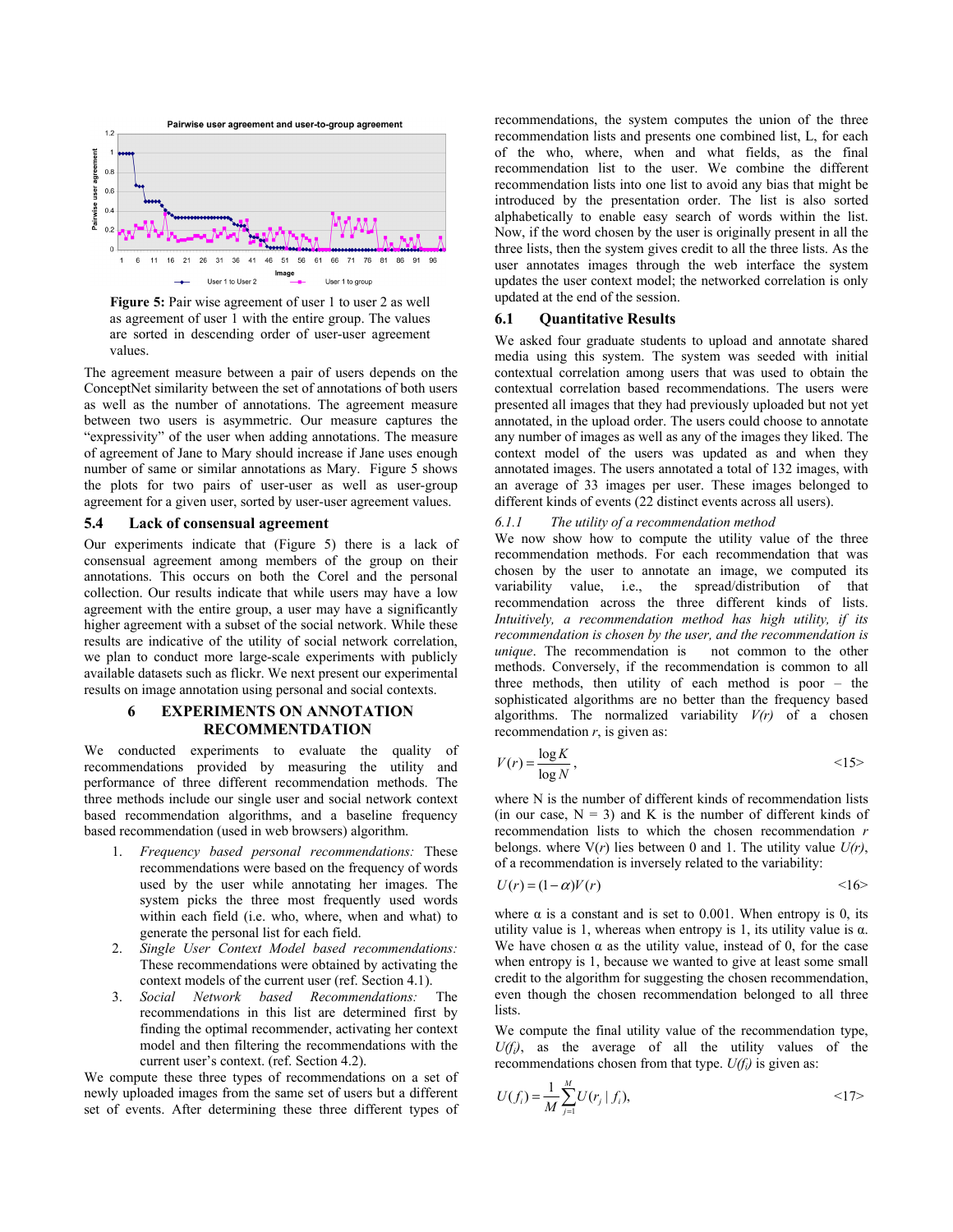where M is the number of recommendations  $r_i$  that were chosen by the user from the given recommendation type list. We computed utility value for each recommendation type for each user.



**Figure 6:** (a) Utility Graph indicating the utility value of each of the three different types of recommendation lists for each user. (b) Performance of each of the three recommendation methods, for each user.

Figure 6 shows the scaled performance of the three different lists. As the graph indicates, the performance of user context model based recommendations and contextual correlation based recommendations is much better than frequency based recommendations.

*There are some key observations here*: (a) context based recommendations (user or group) perform very well – contextual recommenders work well when there an a significant event overlap (b) frequency based recommendations are useful, when the users are annotating many images from the *same event.* (This was true for user 2). This is because it is highly likely that who, when, where fields will not change much between photos. (c) when there is little event overlap between members of the social network, the single user context framework is very useful.

#### **7 CONCLUSIONS**

In this paper, we described our approach to annotate events. We defined event context as comparing of image, who, where, what and when facets. The user context model was defined as an aggregate of event contexts. Then we developed similarity measures per facet as well as event-event and user-user similarity measures. Our recommendation algorithms incorporated activation spreading, when given an event facet as a query. The key observation in this paper was that people within a social networks often have correlated activities within a specific context, which in turn leads to correlated annotations for events and media artifacts (such as images) associated with the event.. These correlated annotations can be leveraged to increase the ground truth pool for the annotation system..

We experimentally showed that people significantly disagreed as a group over the semantics of a shared media collection. Furthermore, we showed that the agreement over a social network was significantly higher than a control group. However there were correlations amongst subsets of members. We conducted experiments to evaluate the utility and performance of each of the three different recommendation types. The results indicate that context based approaches work very well. The context based recommendation works especially well across events; within the same event a frequency based recommendation system also works well. We plan to extend this work by using exploiting contextual correlation across specific facets only, as well as model the temporal dynamics of user-context to be used as part of the recommendation algorithm.

### **8 REFERENCES**

- [1] *Flickr* http://www.flickr.com.
- [2] L. V. AHN and L. DABBISH (2004). *Labeling images with a computer game*, Proceedings of the SIGCHI conference on Human factors in computing systems, 1-58113-702-8, ACM Press, 319-326, Vienna, Austria.
- [3] A. B. BENITEZ, J. R. SMITH and S.-F. CHANG (2000). *MediaNet: A Multimedia Information Network for Knowledge Representation*, Proceedings of the 2000 SPIE Conference on Internet Multimedia Management Systems (IS&T/SPIE-2000), Nov 6-8, 2000., Boston MA.
- [4] E. CHANG, K. GOH, G. SYCHAY and G. WU (2003). *CBSA: content-based soft annotation for multimodal image retrieval using Bayes point machines.* IEEE Transactions on Circuits and Systems for Video Technology **13**(1): 26-38.
- [5] A. M. COLLINS and E. F. LOFTUS (1975). *A Spreading Activation Theory of Semantic Processing.* Psychological Review **82**: pp. 407-428.
- [6] A. K. DEY (2001). *Understanding and Using Context.* Personal and Ubiquitous Computing Journal **5**(1): 4-7.
- [7] P. DOURISH (2004). *What we talk about when we talk about context.* Personal and Ubiquitous Computing **8**(1): 19-30.
- [8] T. GRUBER (2005). *Folksonomy of Ontology: A Mash-up of Apples and Oranges*, First on-Line conference on Metadata and Semantics Research (MTSR'05). http://tomgruber.org/writing/mtsr05-ontology-offolksonomy.htm,
- [9] D. HUTTENLOCHER, G. KLANDERMAN and W. RUCKLIDGE (1993). *Comparing Images Using the Hausdorff Distance.* IEEETPAMI: IEEE Transactions on Pattern Analysis and Machine Intelligence **15**(9): pp. 850-863.
- [10] B. LI, K. GOH and E. CHANG (2003.). *Confidence-based Dynamic Ensemble for Image Annotation and Semantics Discovery.*, ACM International Conference on Multimedia., 195-206, Berkeley, CA.
- [11] H. LIU and P. SINGH (2004). *ConceptNet: a practical commonsense reasoning toolkit.* BT Technology Journal **22**(4): pp. 211-226.
- [12] G. A. MILLER, R. BECKWITH and C. FELLBAUM (1993). *Introduction to WordNet : An on-Line Lexical Database.* International Journal of Lexicography **3**(4): 235-244.
- [13] M. NAAMAN, H. GARCIA-MOLINA, A. PAEPCKE and R. B. YEH (2005). *Leveraging Context to Resolve Identity in Photo Albums*, Proc. of the 5th ACM/IEEE-CS Joint Conference on Digital Libraries (JCDL 2005), June 2005, Denver, CO.
- [14] B. SHEVADE, H. SUNDARAM and M.-Y. KAN (2005). *A Collaborative Annotation Framework*, Proc. International Conference on Multimedia and Expo 2005, also AME-TR-2005-04, Jan. 2005, Amsterdam, The Netherlands.
- [15] B. STERLING (2005). *Order Out of Chaos*. Wired. **13.04** http://www.wired.com/wired/archive/13.04/view.html?pg=4.
- [16] M. TRURAN, J. GOULDING and H. ASHMAN (2005). *Co-active intelligence for image retrieval*, Proceedings of the 13th annual ACM international conference on Multimedia, 1- 59593-044-2, ACM Press, 547-550, Hilton, Singapore.